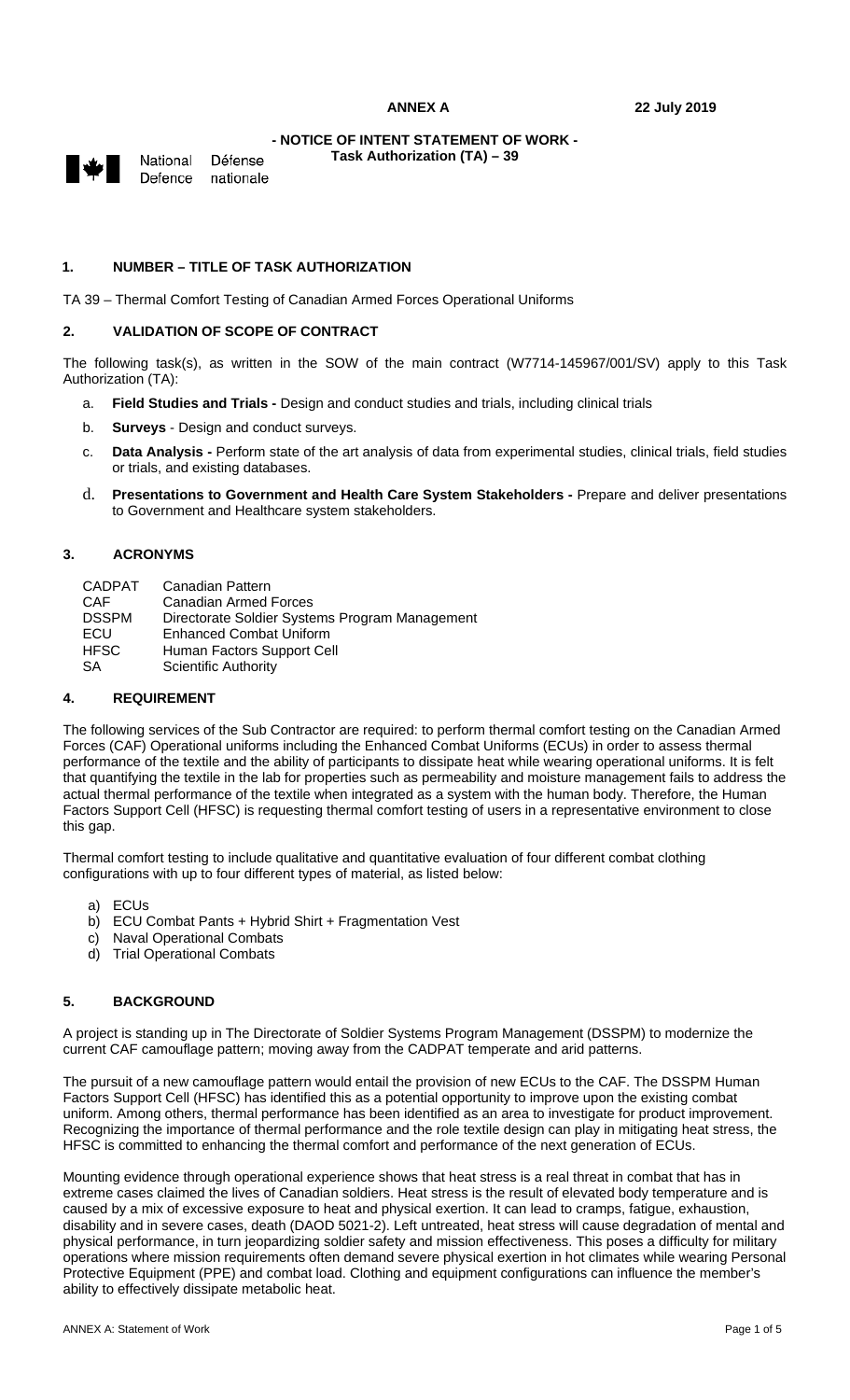**Task Authorization (TA) – 39** 



National Défense Defence nationale

There are many ways to manage and mitigate heat stress in military operations including training, reducing workload, reducing exposure to heat, ensuring adequate hydration and improving thermal management properties of the soldier system. As an acquisition body, this last mitigation effort is of particular interest to DSSPM. In order to enhance thermal management of the soldier system, DSSPM must first understand the capability of the current soldier system with regards to thermal comfort and performance and how it influences CAF member's health. Thus DSSPM would like to quantify the thermal performance capability of the ECU. The ECU is issued to all CAF members and as such can be considered as the operational 'base layer' and therefore a good starting point for thermal evaluation. The decision was made to also evaluate the hybrid shirt, as the hybrid shirt is currently being considered as an alternative to the ECU shirt for use under the Fragmentation Vest.

## **6. OBJECTIVES**

The objective of this work is to assess thermal performance of current in-service combat clothing configurations a)-c) as listed in Section 4 above. This assessment is to include quantitative and qualitative data collection in the form of:

- a) Participant testing in controlled temperature environment as identified in the Scope section below;
- b) Complete thermal assessment of various testing configurations; and
- c) Development and administration of perceived thermal comfort surveys following testing for each participant.

The results of this work will aid to better inform acquisition personnel throughout the development of the next generation operational uniform with improved thermal performance capability. This will in turn help in mitigating occurrence of thermal fatigue, heat exhaustion and heat stroke for CAF members.

## **7. SCOPE**

7.1 The Sub Contractor must develop and conduct a test plan in order to assess the thermal performance of the ECU in each of the configurations defined above in Section 4.

7.2 To achieve this aim, the Sub Contractor must enrol no more than 16 and no less than 8 participants aged 18- 55. Female participation must be encouraged for a minimum of 25% and a maximum of 50% participation. Exclusion criteria to include participants with self-reported history of acute or chronic musculoskeletal injury or issues as well as participants with any self-reported history of diseases which may be negatively impacted by the testing.

7.3 All participants who meet inclusion criteria and agree to participate will be asked to complete various testing serials of a 13 km march at 5.6 km/h and 1% incline under controlled climatic conditions. Ambient environmental conditions throughout testing are adapted from MIL STD 810 G 'dry hot climate' and are to be held at 32 degrees C (+/-2 degrees C) with 20% relative humidity (+/-2%). Each participant will repeat the test for each of the four combat clothing configurations identified in Section 4 above. The following measurements are to be monitored throughout each of the four test serials as a quantitative measure of thermal comfort and response: core temperature, skin temperature, evaporative heat loss as well as additional measurements identified by the Sub Contractor. Following each test exposure participants will complete a subjective questionnaire as a measure of qualitative thermal comfort.

- 7.4 The scope of work will include the following:
	- a. The Contactor must conduct all planning, coordination, training, execution, and implementation necessary to conduct the thermal comfort testing. The Sub Contractor must manage the recruitment, consent forms, safety briefings, and remuneration of participants.
	- b. The Sub Contractor must ensure they have adequate resources for developing and executing the test plan and are staffed for the data collection, analysis and reporting of the results.
	- c. The Sub Contractor must prepare a protocol and questionnaire for review and approval by Technical Authority prior to the execution of any testing; and
	- d. The Sub Contractor must deliver a final study report summarizing the protocol and discussing the results of the testing and questionnaires.

# **8. APPLICABLE DOCUMENTS & REFERENCES**

Department of Defense Test Method Standard: MIL-STD-810G, Environmental Engineering Considerations and Laboratory Tests, 31 Oct 2008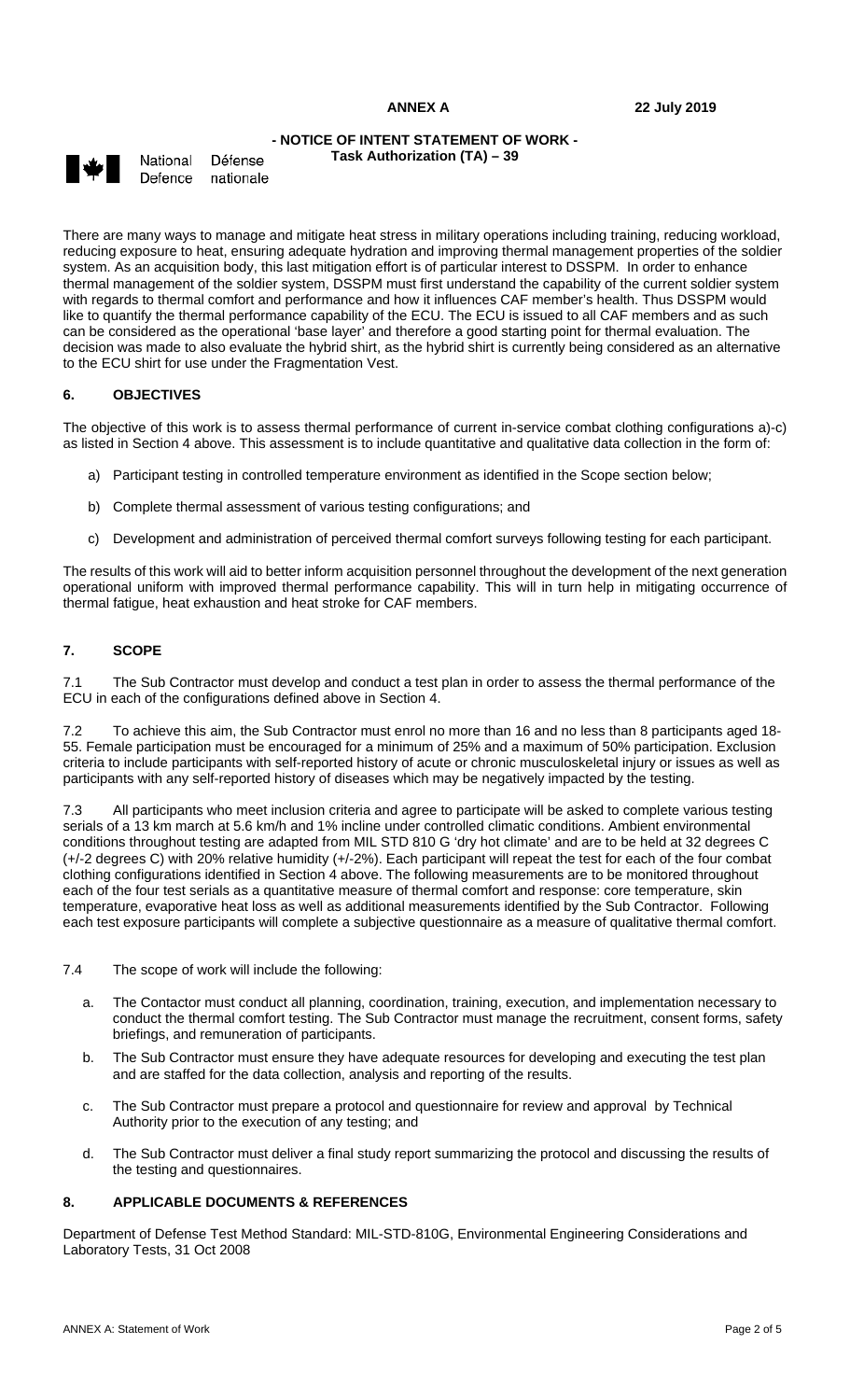**Task Authorization (TA) – 39** 

National

Défense Defence nationale

## **9. TASKS TO BE PERFORMED**

## **Phase 1 - Test Development and Planning**

9.1 Prepare Human Research Ethics Protocol for submission to the participating institutional Research Ethics Boards for approval;

9.2 Develop a Draft Protocol including subjective questionnaires. Submit Draft Protocol for Technical Authority (TA) review. Develop Final Test Protocol based on TA feedback. Submit Final Protocol for DND approval. Final Protocol to be approved by TA prior to the execution of any testing.

9.3 All test clothing will be supplied to the Sub Contractor in various sizes based on anthropometric measurements of participants.

9.4 Purchase all necessary equipment and laboratory supplies (with the exception of test clothing).

9.5 Recruit Participants and conduct all testing in accordance with institutional and regulatory ethics guidelines.

#### **Phase 2 – Subject Testing and Data Collection**

9.7 For each participant, collect core temperature, skin temperature, evaporative heat loss, subjective questionnaires, and other variables deemed appropriate throughout each testing condition.

#### **Phase 3 – Data Analysis and Reporting**

9.8 Complete review, analysis and tabulation of all test and questionnaire data.

9.9 Prepare and submit a Draft Study Report and a Final Study Report detailing all evidence-based data captured during the conduct of the entire study; including executive summary, background, objectives, methods, results, conclusions, and recommendations for future research directions, appropriate modifications to the clothing material, configuration of the clothing worn, alternative clothing material options, or any other recommendations that may reduce the thermal stress burden of the wearer (if results reveal such a need to reduce thermal stress).

All material to be returned to the SA at completion of study.

#### **10. DELIVERABLES (DESCRIPTION AND SCHEDULES)**

All deliverables must be submitted and completed by 15 February 2020. The Sub Contractor must prepare and submit the following deliverables to CIMVHR:

| Deliverable<br><b>Number</b> | <b>Task</b><br>reference | <b>Description of Deliverables</b>                                                                                                                                                                           | <b>Quantity and Format</b>                                   | <b>Delivery Date</b>                                                                 |
|------------------------------|--------------------------|--------------------------------------------------------------------------------------------------------------------------------------------------------------------------------------------------------------|--------------------------------------------------------------|--------------------------------------------------------------------------------------|
| 10.1                         | 9.1                      | Human research ethics protocols for<br>submission to each of the<br>participating institutional Research<br>Ethics Boards.                                                                                   | Electronic format,<br>Microsoft Word.                        | Within 1 month of<br>issuance of Task<br>Authorization.                              |
| 10.2                         | 9.2                      | Research protocol.                                                                                                                                                                                           | Electronic format,<br>Microsoft Word.                        | Within 2 months of<br>issuance of Task<br>Authorization.                             |
| 10.3                         | $9.2 - 9.7$              | Quarterly progress reports<br>summarizing all results/findings to<br>date.                                                                                                                                   | Electronic format,<br>Microsoft Word and/or<br>Excel format. | Quarterly, as<br>appropriate.                                                        |
| 10.4                         | 9.9                      | Draft study report. SA will provide<br>feedback within 10 business days.                                                                                                                                     | Electronic format,<br>Microsoft Word.                        | No later than 30 days<br>prior to the end of the<br>Task Authorization.              |
| 10.5                         | 9.9                      | Final study report addressing issues<br>and feedback identified by the SA on<br>the draft study report.                                                                                                      | Electronic format,<br>Microsoft Word.                        | To be submitted within<br>15 business days of<br>receipt of feedback from<br>the SA. |
| 10.6                         |                          | A copy of any presentation of the<br>findings of this research must be<br>submitted to CIMVHR 35 days prior<br>to presentation or publication for a<br>period of up to one year after the<br>Task has ended. | Electronic format,<br>Microsoft Word.                        |                                                                                      |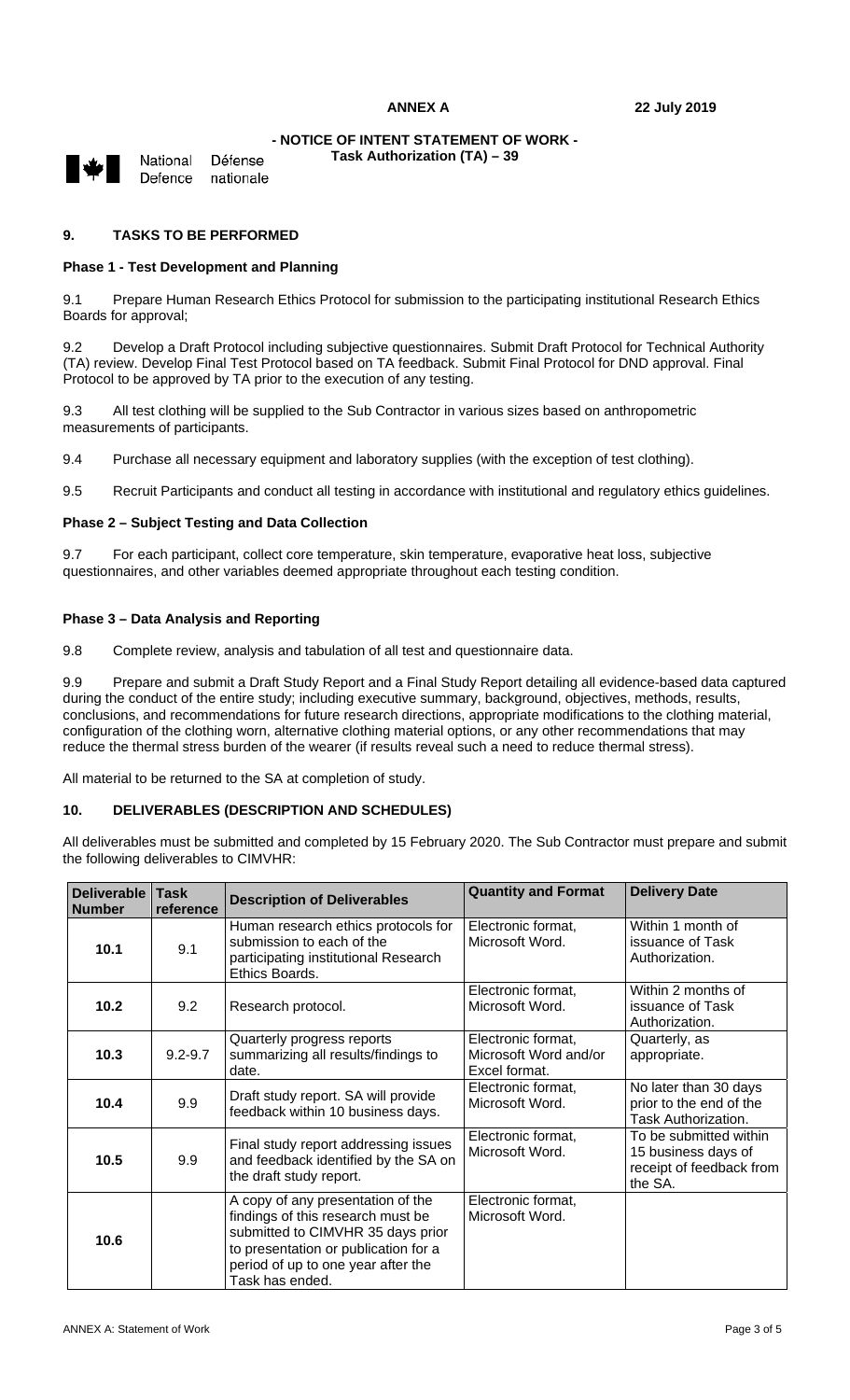**Task Authorization (TA) – 39** 



National Défense Defence nationale

## **11. MANDATORY SELECTION CRITERIA**

In order for the bidder to be considered compliant with this solicitation, the following mandatory criteria must be met:

- a. the lead investigator must be an expert in, and have extensive experience in thermal physiology research; and
- b. the proposed Sub Contractor must be a current Canadian academic investigator group with access to a climatic chamber to accommodate the prescribed thermal environment and testing equipment;

#### **12. LANGUAGE OF WORK**

Documentation and deliverables must be submitted in the English language.

# **13. LOCATION OF WORK**

The work must be performed on the Sub Contractor's site.

#### **14. TRAVEL**

No travel requirements are anticipated for this SOW. If travel is deemed necessary, the Sub Contractor must have the prior written authorization of the Scientific Authority and the Technical Authority, and must be undertaken in accordance with the National Joint Council Travel Directive and with other provisions of the directive referring to "travellers", rather than those referring to "employees".

## **15. MEETINGS**

An initial meeting must be held between the SA, the Sub Contractor, and the sub-Sub Contractor within the first three weeks of contract award. This meeting will serve as an introduction and provide an opportunity to review the Scope and Deliverables contained within the SOW to ensure a mutual understanding of the requirements. The meeting may be held in person or over the telephone at the SA's discretion.

## **16. GOVERNMENT SUPPLIED MATERIAL (GSM)**

Combat clothing required for configurations outlined in paragraph 4. Cost of returning equipment to SA at completion of work to be included in total budget.

# **17. GOVERNMENT FURNISHED EQUIPMENT (GFE)**

The Scientific Authority will provide combat clothing configurations as described in paragraph 4 for each of the participants. Sizing for clothing to be determined by SA via anthropometric survey of participants.

Any material or equipment loaned to the Sub Contractor for the purposes of conducting the work or purchased with Sub Contract funds must be returned to Canada by the completion date of the Sub Contract. Confirmation that the equipment has been returned must be submitted to CIMVHR.

#### **18. SPECIAL CONSIDERATIONS OR CONSTRAINTS**

See Section 11.

#### **19. SECURITY**

The Sub Contractor will not require access to PROTECTED and/or CLASSIFIED information or asset, nor to restricted access areas.

X Not applicable  $\Box$  RELIABILITY STATUS  $\Box$  PROTECTED A  $\Box$  PROTECTED B

# **20. INTELLECTUAL PROPERTY (IP) OWNERSHIP**

The Sub Contractor will own any Foreground IP created by virtue of the main contract (W7714-145967/001/SV).

# **21. CONTROLLED GOODS**

X Not applicable